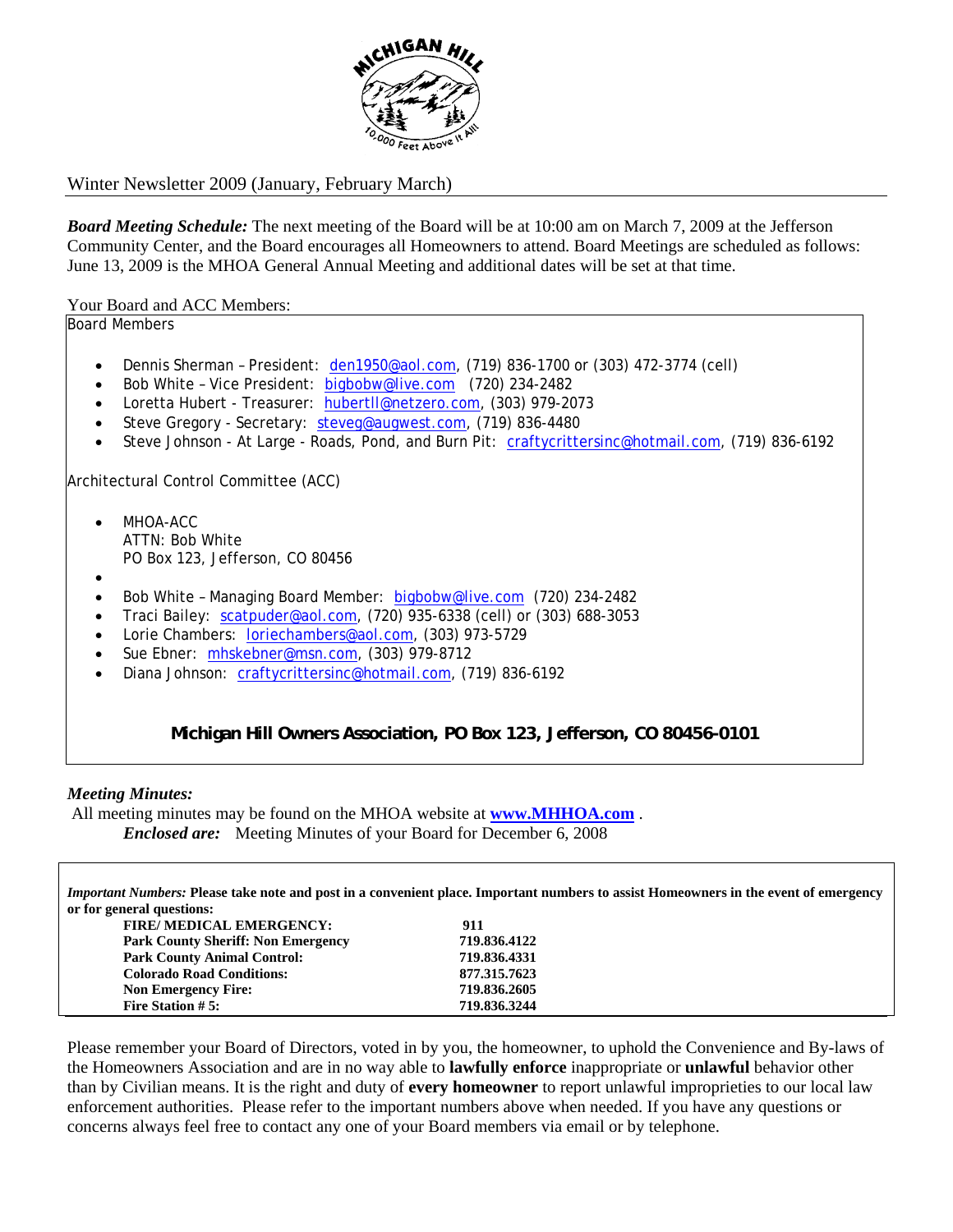# *A letter from your President:*

The winter of 2009 has been **much nicer** than last year's! We've had blue skies and clear days. Homeowners have been out enjoying their time on the hill. Also, road closures on the hill have been kept to a minimum. Thank you Mother Nature! We are hopeful that you were able to get out and enjoy time on the hill. One homeowner told me, down the road from them, a family and their kids were playing Frisbee in January! How awesome.

We will be holding our next meeting on March 7, 2009. The Board invites any and all homeowners to attend. It will be at the Jefferson Community Center in town starting at 10:00am.

After much discussion by the Board, as well as obtaining legal advice, a road grader was purchased by MHOA to maintain our roads the coming summer and winter seasons. We feel that it will be a great asset to MHOA. It will be a significant cost reduction for the Hill's budget, as the expenses will be incurred on a per-use basis. For additional details on this, please see Steve Johnson's letter below under Roads, Pond and Burn Pit.

The MHOA newsletter is very informative and a great avenue for the Board to communicate to every member throughout the year. Printing and postage costs run roughly \$220.00 per quarter and as postage and printing costs are likely to increase, the board is asking all homeowners to sign up for email distribution for the newsletter, to reduce costs. Please include your email address with your dues notice, send it to www.Mhhoa.com or Traci Bailey at scatpuder@aol.com.

Respectfully, Dennis Sherman, President

# *A note from Loretta Hubert, MHOA Secretary*

*Annual Dues:* Dues notices for 2009 have been sent out. If you have any questions please feel free to give Loretta a call at (303) 979-2073.

Please make sure to **include a current email address and telephone number** as well as your current address on your dues notice return so that we are able to update our records correctly. We appreciate it.

*SHOUT OUT*: A special thank you to Homeowner Jerry Dean for his time and effort in printing the Dues notices not only for this year but 2008 also for 2008 and 2009 – THANK YOU JERRY!!!! . Your contributions along with others make this Hill work!!!

# *Architectural Control Committee (ACC):*

Since the time of our last meeting the ACC has had one (1) submission for Solar panels and was approved. As spring approaches so does the building season. Please remember to submit an ACC form to the ACC or Board members for building and improvements. It takes a couple of weeks to be approved by the ACC so please plan accordingly.

## Respectfully,

Bob White, Vice President/Managing Board Member

A reminder to homeowners who are submitting please be mindful that by existing bylaws it is required to submit for ACC approval an "Architectural Submittal Form" which can be found and printed off the MHOA website at **www.MHHOA.com** or you may get a form by contacting any one of your ACC or Board members. **Prior to any construction or painting changes**, this form, along with a drawing of the proposed structure location with respect to property lines should be submitted to an ACC member for ACC review and approval. The purpose of the ACC is to enforce the Covenants and Bi-laws of Michigan Hill for all to enjoy.

Fines and specific violation costs were the topic of the Board of Directors at the December 1, 2007 meeting, and became effective January 1, 2008. Failure to submit and ACC request form to the ACC and receive approval for any construction on Michigan Hill may result in penalty to the property owner, per occurrence, in the amount of five thousand dollars (\$5,000.00). Make sure you get ACC approval and of course you're County building permit!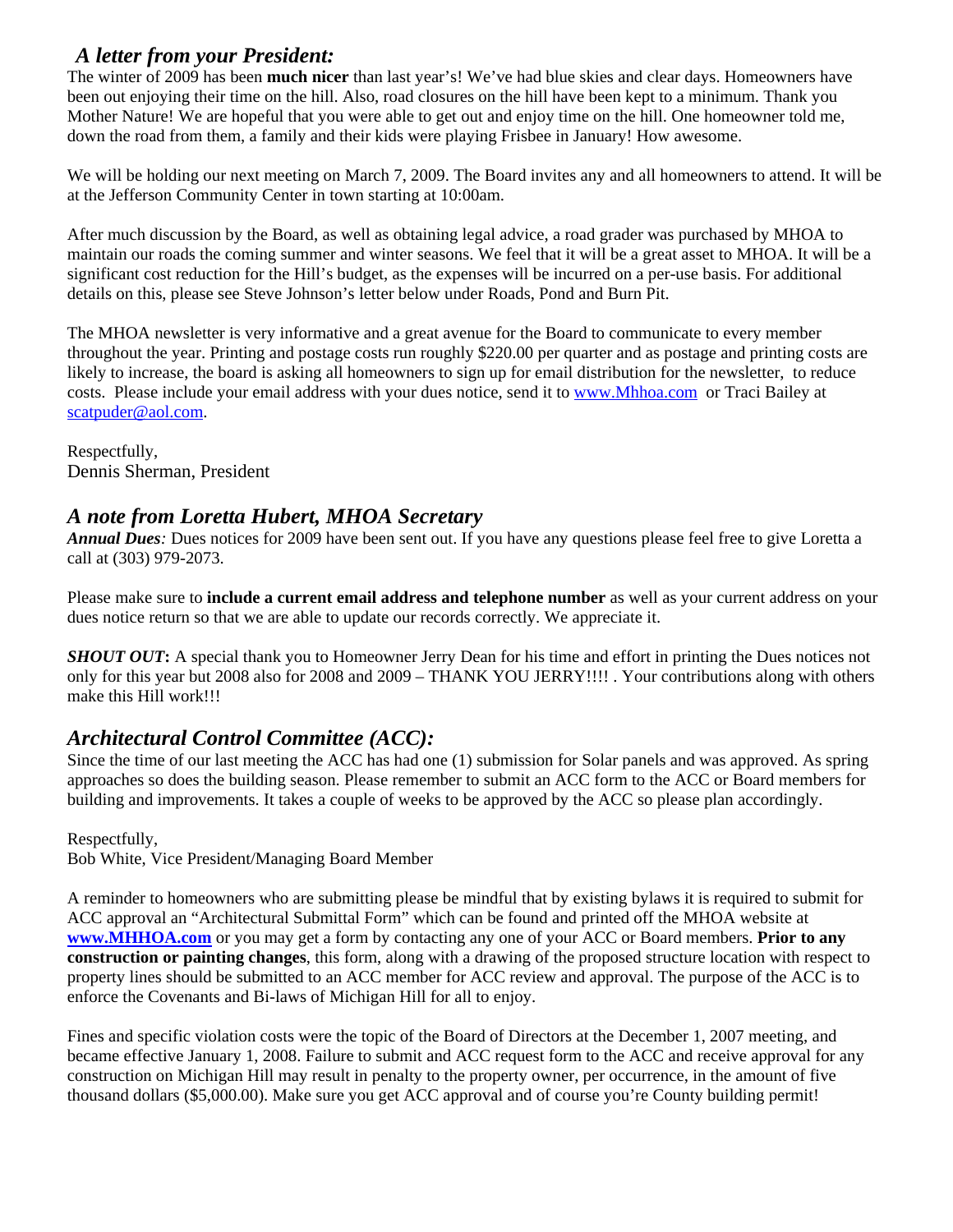*Roads, Pond and Burn Pit:*<br>*PONDS:* Dust off your tackle boxes... Fish for the Pond will be ordered as soon as the Pond entrance is passable, the Pond will be stocked. The Board will post the opening date on the website. Happy Fishing!!

Pond fishing guidelines are:

- The fishing pond is only for Michigan Hill owners and their guests.
- Anglers aged 16 and older, "**Catch and release**": Children under 16 year of age may keep 2 fish per outing.
- Enjoy!

*BURN PIT*: The Slash pit has not been burned. It is suggested that a "PIT" be dug for containment. The Board will revisit the "Burn Pit" in the spring to further understand MHOA's options.

 *ROADS*: The North entrance has been closed on Michigan Hill Road. It is the Board's plan that we will open the North entrance this Week (week of February 23, 2009) if Mother Nature is compliant.

After much consideration, the weighing of pros vs. cons, cost associated, care and Maintenance etc of the MHOA roads, the board has purchased a Road grader on behalf of MHOA. MHOA's roads are graded (1) one time pre year; many locations are in need of (2) two. The road grader will be utilized to accomplish more in a cost effective manner by utilizing our own resources. Here are the numbers used for consideration:

## Grading:

The current cost for grading the road each time is approximately \$5,000.00.

The estimated cost for doing our own grading at 40 hours, for 13 ½ miles of road @ \$18.50 per hour, for operator labor, is \$740.00.

Approximate fuel usage for 40 hours is 80 gallons @ \$2.50 per gallon, which is equal to \$200.00.

As shown in the figures above, we will be saving roughly \$4,060 each time we grade the roads. If the roads are graded twice each summer, we would save \$8,120.00 per year.

### Snow Plowing:

Last year the seven (7) month snow plowing contract cost MHOA \$20,000.

The estimated expenses, for plowing with our own grader, are as follows:

A. Four hours plowing every other day @ 18.50 an hour for labor, is equal to \$74.00 a day.

B. Fuel at 8 gallons a day @ 2.50 per gallon is equal to \$20.00 a day.

C. Fifteen days per month  $\circledcirc$  \$94.00 per day (for labor  $\&$  fuel) is equal to \$1,410 a month.

D. \$1,410 a month times 7 months is equal to \$9,780.

Our saving a year would be \$10,130 which is the difference between the \$20,000 we are currently paying, and the estimated costs of \$9,780 for a year.

For grading and plowing there is an approximate savings of \$18,250 per year, minus our estimated expenses for maintenance and insurance at \$900 a year, which leaves us with a savings of \$17,350 a year.

In the past two years we have also averaged \$8,750 per year for additional snow removal expenses, over and above our normal plowing contract. Therefore, in a year equivalent to either last year, or the year before, our estimated saving are \$26,100.

The cost for the grader is \$26,710.

Road Grader details:

- a. Year, Brand and Model -1977 Galion T500.
- b. It includes a snow wing, front plow, spare tires, one set of chains and new cutting blades.
- c. The machine has just over 7,000 hours, which is very low.

Please also review the Road grader O & A that has been enclosed.

Respectfully, Steve Johnson, Roads, Pond, and Burn Pit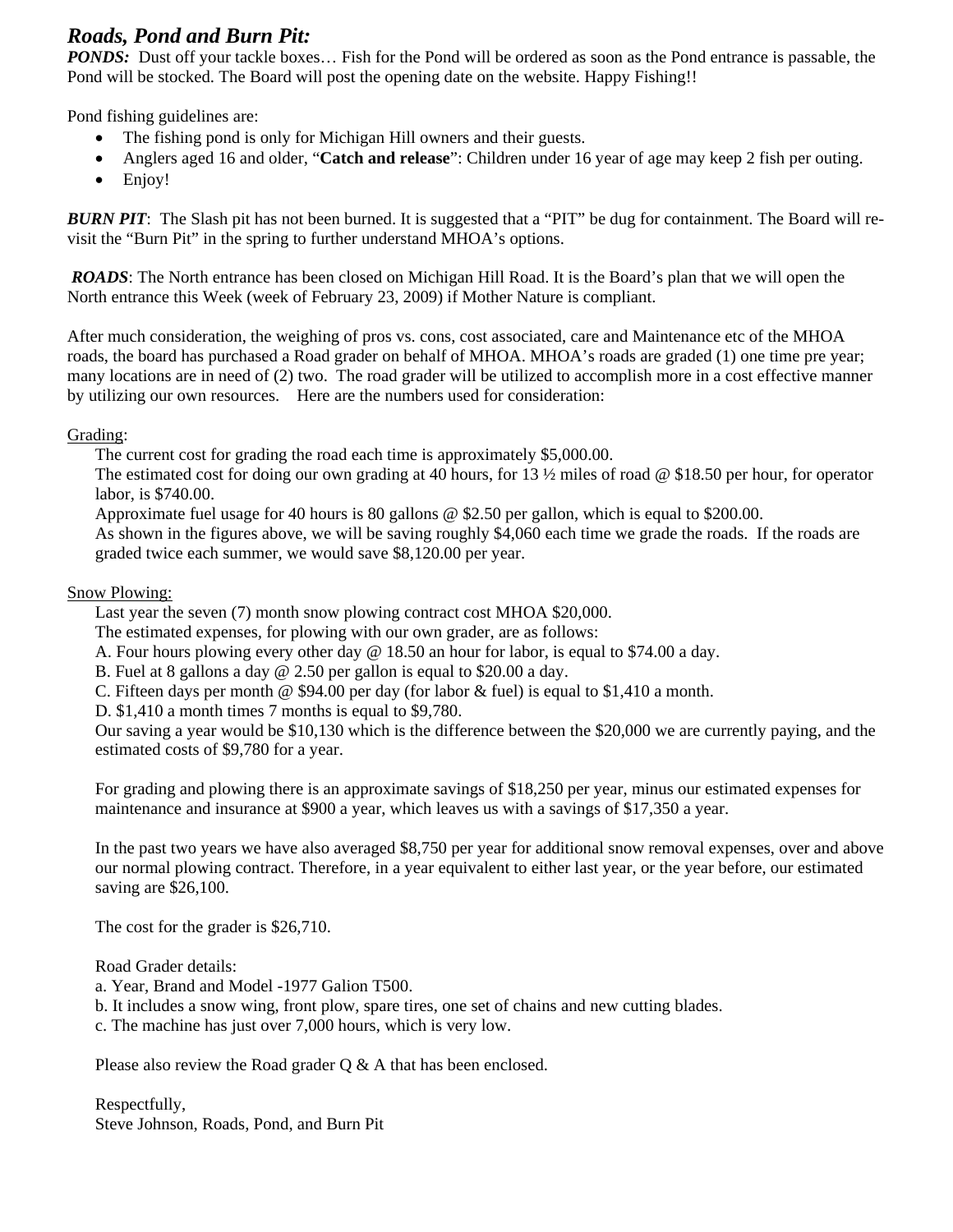*LOT COMPLIANCE*: The By-laws and Covenants of Michigan Hill and can be found on the MHOA website at **www.MHHOA.com)** All Homeowners are encouraged to read, understand, abide and be aware of the covenants and their rights as a homeowner with respect to Michigan Hill covenants and by-laws.

*Out Lots:* The location of these out lots can be viewed on the MHOA website and located in the "local Info" section. They are designated in GRAY. They are designed for the use of Michigan Hill wildlife to migrate as well as the natural pleasure of all homeowners. The out lots cannot be used by motorized vehicles under any circumstances as stated in the by-laws and covenants. The Board does everything possible to uphold and maintain these out lots and as Homeowners it is the responsibility of each of us to report unlawful activity to the local law enforcement authorities.

*Campers/Trailers:* In compliance with the by-laws and Covenants on Michigan hill. (These can be found on our website at **www.MHHOA.com**), campers and trailers may be brought to enjoy on "raw" land on a by use basis (bring it up for use, take it with you when you depart). IF you have an active building permit from the county, campers/trailers are permitted throughout your construction period. Owners must supply the ACC or a Board Member with a copy of your current building permit each year for our file. Campers/trailers cannot be left unoccupied/stored for an indeterminable amount of time unless you have an existing building permit or home on your property, you are then allowed to park and/or store a currently tagged camper/trailer on your property.

*Pets:* Park County has a leash Law that Pets (i.e.: Dogs) must be kept under the control of their owners at all times. Park County leash law is for everyone, even Michigan Hill homeowners and contractors.

When walking, playing and having fun with your furry family member: i.e.: roads, open areas etc. please pick up after your pet, it is appreciated. Please be responsible a responsible pet owner and remember, no pet, should be a threat to wildlife, neighbors or neighbors pet(s) and your dog may not roam freely, with or without owner supervision. Michigan Hill bi-laws and Covenants do apply to not only owners and guests but contractors and persons doing business on your property. If you have concerns contact your Board members, Park County Sheriff department OR Park county Animal control 719.836.4331 or assistance.

*Open Forum:* Have a question, Michigan Hill comment, concern or idea to make your MHOA newsletter a better read, a question for your Board, a specific item you would like addressed, an announcement; The Michigan Hill newsletter welcomes your input. Please send it to us via email to **www.MHHOA.com**, a call to a Board member or to the Newsletter at scatpuder@aol.com . These will be reviewed by the Board prior to submission.

Respectfully Submitted, Traci Bailey, Architectural Control Committee

> STANDARD MAIL U S POSTAAGE PAID FAIRPLAY, CO PERMIT NO. 20